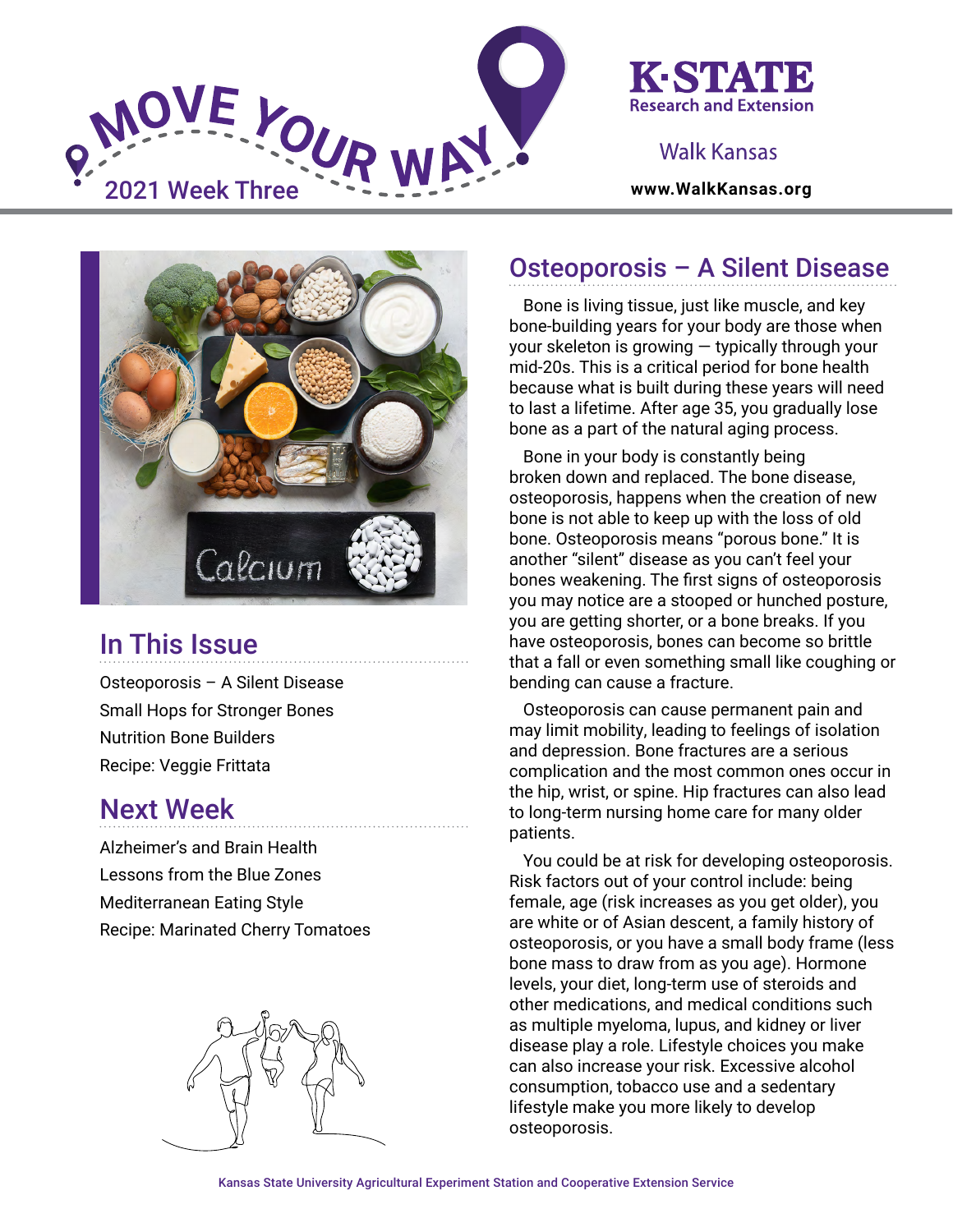While you need to be aware of personal risk factors for osteoporosis, focus your attention on what you can do  $-$  right now  $-$  to reduce your risk. Healthy eating and regular exercise are essential for keeping your bones healthy and maintaining quality of life.

### Small Hops for Stronger Bones

Did you play hopscotch or jump rope when you were a child? It turns out these might be even better for your health as an adult than they were when you were young.

Regular physical activity will help keep bones strong and slow the rate of bone loss, even if you have fragile bones or osteoporosis. By leading an active lifestyle, you can significantly decrease your risk of falling and breaking a bone.

What type of exercise is good for your bones? The weight-bearing kind, which is anything that forces you to work against gravity. This type of exercise is effective because as you put more tension on your muscles it also puts more pressure or "stress" on your bones. Your body responds by creating fresh, new bone and greater bone strength.

Weight bearing exercise is anything that involves an impact with the floor or earth and requires your feet and legs to support you. Some examples include brisk walking, hiking, jogging, marching, climbing stairs, weight training, dancing, yoga, and tennis. Gardening can be weight bearing if you carry a water can, walk in your yard, etc.

Another way to build stronger bones is to jump, stomp, and hop. These activities jar your bones a little, sending a message that they need to get stronger. So, have a little fun and act like a child again!

A recent study, reported in the American Journal of Health Promotion, reveals that jumping 10 times/ twice a day provides greater bone-building benefits than running or jogging. This is not recommended for anyone who has osteoporosis, but for those who want to be proactive with exercise, this is great news!

If hopping is too difficult, start with marching or doing heel drops. Make sure you warm up your muscles first by walking for a bit or marching in place.

**Marching with impact:** This movement is basic marching where you push, or stomp, your feet on the ground.



**Heel Drop:** Hold onto something, about waist high, for stability. Rise up on your toes, then drop your heels down abruptly.

**Power Hop:** You can hop on both legs or, for maximum benefit, hop on one leg. Hold onto something for stability if needed. Bend your knees for cushion when you land  $-$  never land on straight knees. You can do the hops quickly or rest between each hop. Start with 10 and work up to 20 hops, twice daily. Learn how hopping can strengthen bones in this demonstration **[www.youtube.com/](https://www.youtube.com/watch?v=ARz_KIwwmJk) [watch?v=ARz\\_KIwwmJk](https://www.youtube.com/watch?v=ARz_KIwwmJk)**.



#### **[Like us on Facebook:](https://www.facebook.com/walkkansas)**

**[Kansas State University Walk Kansas](https://www.facebook.com/walkkansas)**

This newsletter developed by Sharolyn Flaming Jackson, Extension Specialist – Family and Consumer Sciences, K-State Research and Extension

#### **Kansas State University Agricultural Experiment Station and Cooperative Extension Service**

K-State Research and Extension is an equal opportunity provider and employer. Kansas State University is committed to making its services, activities and programs accessible to all participants. If you have special requirements due to a physical, vision, or hearing disability, contact the Director of Institutional Equity, Kansas State University, 103 Edwards Hall, Manhattan, KS 66506-0124, (Phone) 785-532-6220; (TTY) 785-532-4807.